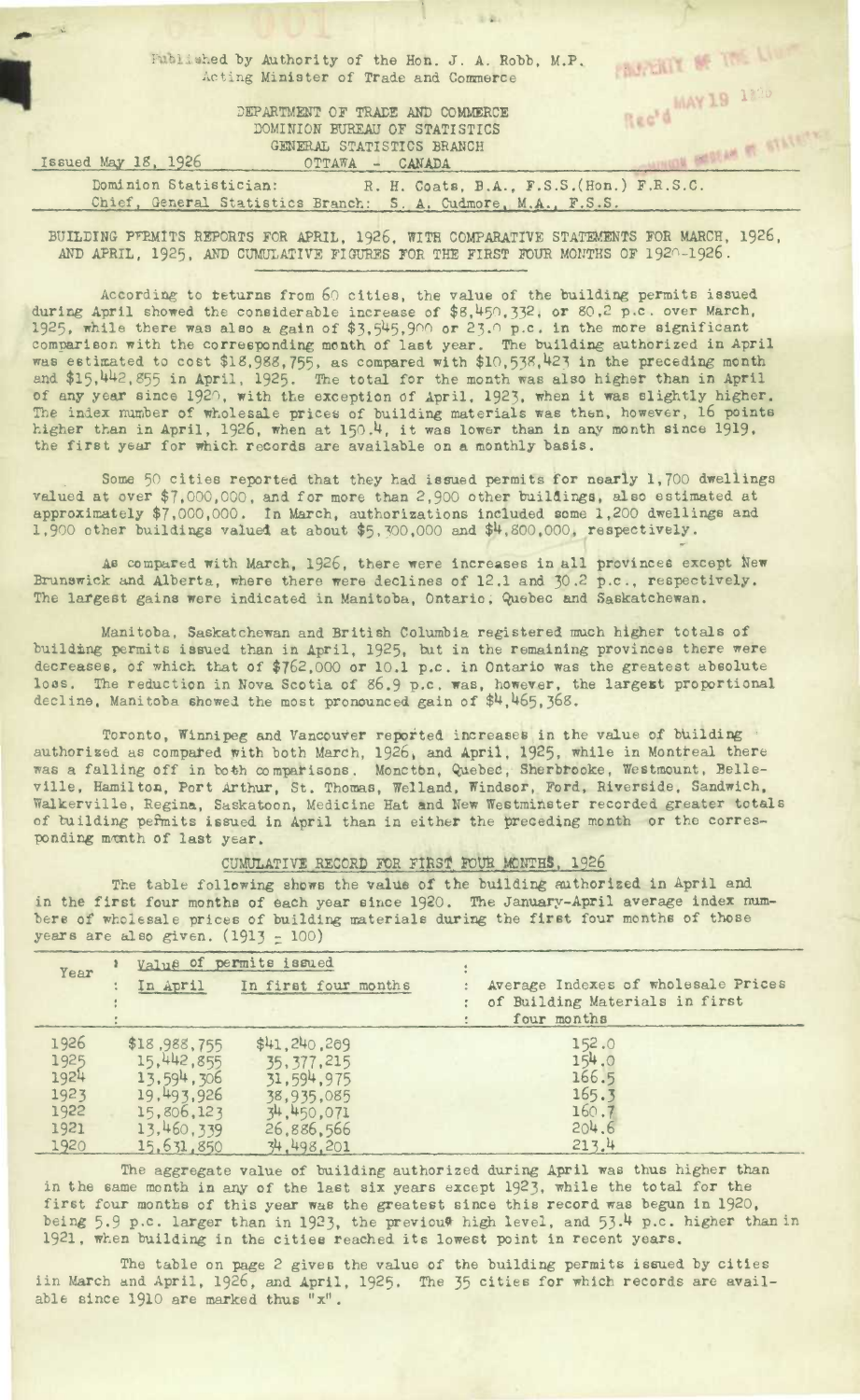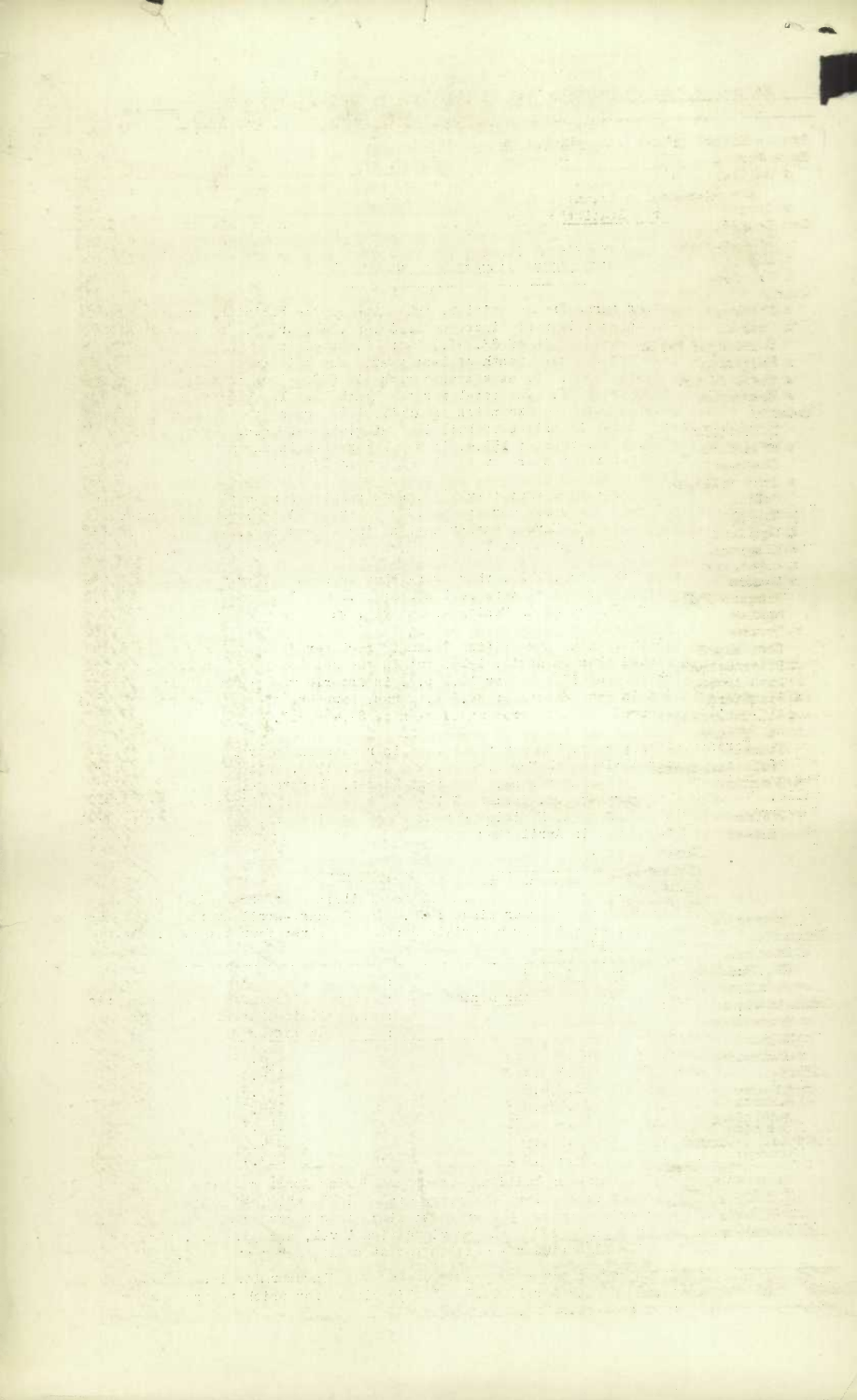| Estimated Cost of Building Work as indicated By Building Permits. |                      |                     |                    |  |  |
|-------------------------------------------------------------------|----------------------|---------------------|--------------------|--|--|
| Cities                                                            | Apr. 1926            | Mar. 1926           | Apr. 1925          |  |  |
|                                                                   | D                    | \$                  | 6,000              |  |  |
| Prince Edward Island - Charlottetown                              | Nil                  | Ni1<br>34,245       | 643,646            |  |  |
| Nova Scotia                                                       | 84,576<br>26,995     | 23,895              | 639,255            |  |  |
| x Halifax<br>New Glasgow                                          | 160                  | Ni1                 | 645                |  |  |
| x Sydney                                                          | 57,421               | 10,350              | 3,746              |  |  |
| New Brunswick                                                     | 97,205               | 110,618             | 437,985            |  |  |
| Fredericton                                                       | 3,300                | 14,400              | 16,600             |  |  |
| x Moncton                                                         | 52,505               | 1,000               | 10,855             |  |  |
| x St. John                                                        | 41,400               | 95,218              | 410.530            |  |  |
| Quebec                                                            | 3,273,084            | 2,408,355           | 3,498,031          |  |  |
| $x$ Montreal - $x$ Maisonneuve                                    | 1,942,197            | 2,048,365           | 2, 346, 820        |  |  |
| x Quebec                                                          | 358,237              | 131,675             | 245,836            |  |  |
| Shawinigan Falls                                                  | 26,925               | 5,875               | 45,350             |  |  |
| x Sherbrooke                                                      | 147,900              | 10,900              | 58,100             |  |  |
| x Three Rivers                                                    | 174,675              | 67,690              | 597,225<br>204,700 |  |  |
| x Westmount                                                       | 623,150              | 143.850             | 7,508,731          |  |  |
| Ontario                                                           | 6.746,731<br>203,490 | 4,876,125<br>10,000 | 38,100             |  |  |
| Belleville                                                        | 10,425               | 7,860               | 15,127             |  |  |
| x Branbford                                                       | 37,155               | 37,550              | 7,985              |  |  |
| Chatham<br>x Fort William                                         | 55,220               | 223,725             | 265,720            |  |  |
| Galt                                                              | 54,320               | 63,910              | 28,160             |  |  |
| x Guelph                                                          | 32,705               | 53,390              | 56,582             |  |  |
| x Hamilton                                                        | 343,450              | 祝29,750             | 307,800            |  |  |
| x Kingston                                                        | 59.049               | 9,420               | 133,954            |  |  |
| x Kitchener                                                       | 160,212              | 54,145              | 299,058            |  |  |
| x London                                                          | 246,945              | 60,215              | 305,700            |  |  |
| Niagara Falls                                                     | 120,150              | 228,570             | 94,105             |  |  |
| Oshawa                                                            | 11,957               | 15,285              | 82,790             |  |  |
| x Ottawa                                                          | 176,915              | 77,425              | 771,762            |  |  |
| Owen Sound                                                        | 3,450                | 3,500               | 50,550             |  |  |
| x Peterborough                                                    | 14,730               | 10,560<br>13,250    | 55,734<br>46,055   |  |  |
| x Port Arthur                                                     | 85,938<br>53,482     | 11,865              | 77,560             |  |  |
| x Stratford<br>x St. Catharines                                   | 91,070               | 23,282              | 119,452            |  |  |
| x St. Thomas                                                      | 30,410               | 18,600              | 14,711             |  |  |
| Sarnia                                                            | 55, 312              | 52,350              | 73,749             |  |  |
| Sault Ste. . Marie                                                | 52,935               | 8,955               | 54,649             |  |  |
| x Toronto                                                         | 2,466,160            | 2,154,620           | 2, 363, 910        |  |  |
| York Townships                                                    | 556,365              | 586,500             | 1,070,500          |  |  |
| Welland                                                           | 122,114              | 13,725              | 11,070             |  |  |
| Windsor<br>Х.                                                     | 969,308              | 535,820             | 793,050            |  |  |
| Ford                                                              | 162,175              | 53,500              | 133,980            |  |  |
| Riverside                                                         | 55,455               | 13,300              | 13,500             |  |  |
| Sandwich                                                          | 363.025              | 187,650             | 92,100             |  |  |
| Walkerville                                                       | 144,000              | 73,000              | 117,000            |  |  |
| Woodstock                                                         | 8,809                | 4,403               | 14,318             |  |  |
| Manitoba                                                          | 5,301,628            | 576,206             | 836,260            |  |  |
| x Brandon                                                         | 6,570                | 31,100<br>20,906    | 26,152             |  |  |
| St. Boniface                                                      | 33,708<br>5,261,350  | 524,200             | 37,708<br>772,400  |  |  |
| x Winnipeg<br>Saskatchewan                                        | 815,895              | 182,164             | 316,710            |  |  |
|                                                                   | 22,525               | 39,775              | 11,025             |  |  |
| x Moose Jaw<br>x Regina                                           | 550,465              | 60,469              | 200,915            |  |  |
| x Saskatoon                                                       | 242,905              | 81,920              | 104,770            |  |  |
| Alberta                                                           | 306,921              | 439,860             | 393,948            |  |  |
| x Calgary                                                         |                      | 49,695              | 122,850            |  |  |
| x Edmonton                                                        | 131,966              | 244.865             | 240.310            |  |  |
| Lethbridge<br>Medicine Hat                                        |                      |                     |                    |  |  |
| British Columbia                                                  |                      | 1,910               | 1,801              |  |  |
| Nanaimo<br>x New Westminster                                      |                      |                     |                    |  |  |
| Point Grey                                                        |                      |                     |                    |  |  |
| Prince Rupert                                                     |                      |                     |                    |  |  |
| South Vancouver<br>x Vancouver                                    |                      |                     |                    |  |  |
| x Victoria                                                        | 30                   | 104.<br>765         |                    |  |  |
| Total60 Cities                                                    | 18,988,755           | 10,538,423          | 15, 442, 855       |  |  |
| x Total, 35 Cities                                                | 16,206,805           | 8,208,069           | 12,656,968         |  |  |
| Cumulative Record for 60 Cities -                                 | 1926                 | 1925                | 1924               |  |  |
|                                                                   | 41.240.209           | 35, 377, 215        | 31.594.975         |  |  |

Ρ